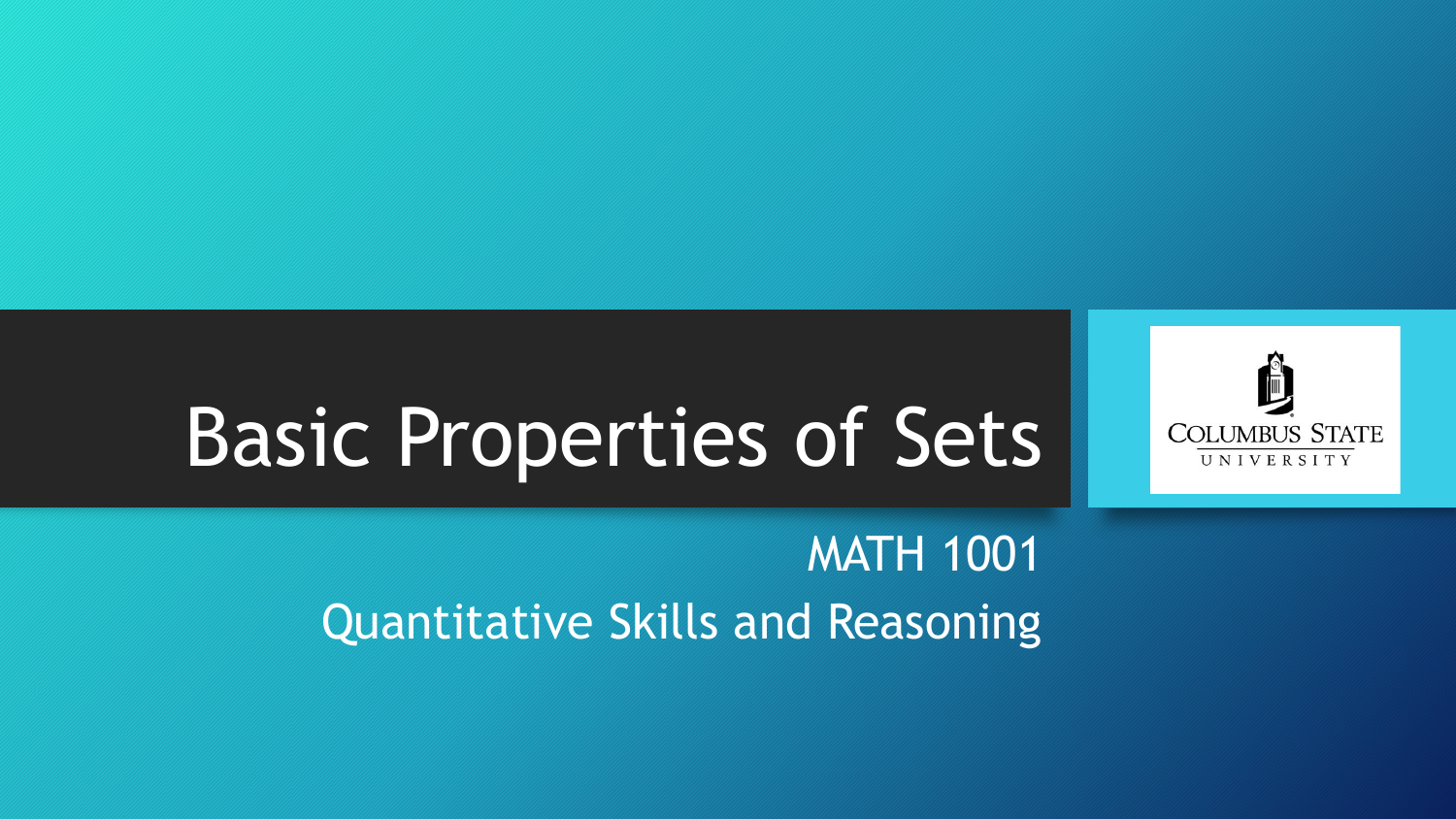- Any group or collection of objects is called a **set**. The objects that belong in a set are the **elements**, or **members**, of the set.
- We will begin by using two methods of designating a set:
	- Describe the set using words.
	- List the elements of the set inside a pair of braces, { }. This method is called the **roster method**. Commas are used to separate the elements. Ellipses (…) indicate that the elements of the set continue in a manner suggested by the listed elements. Order *does not* matter.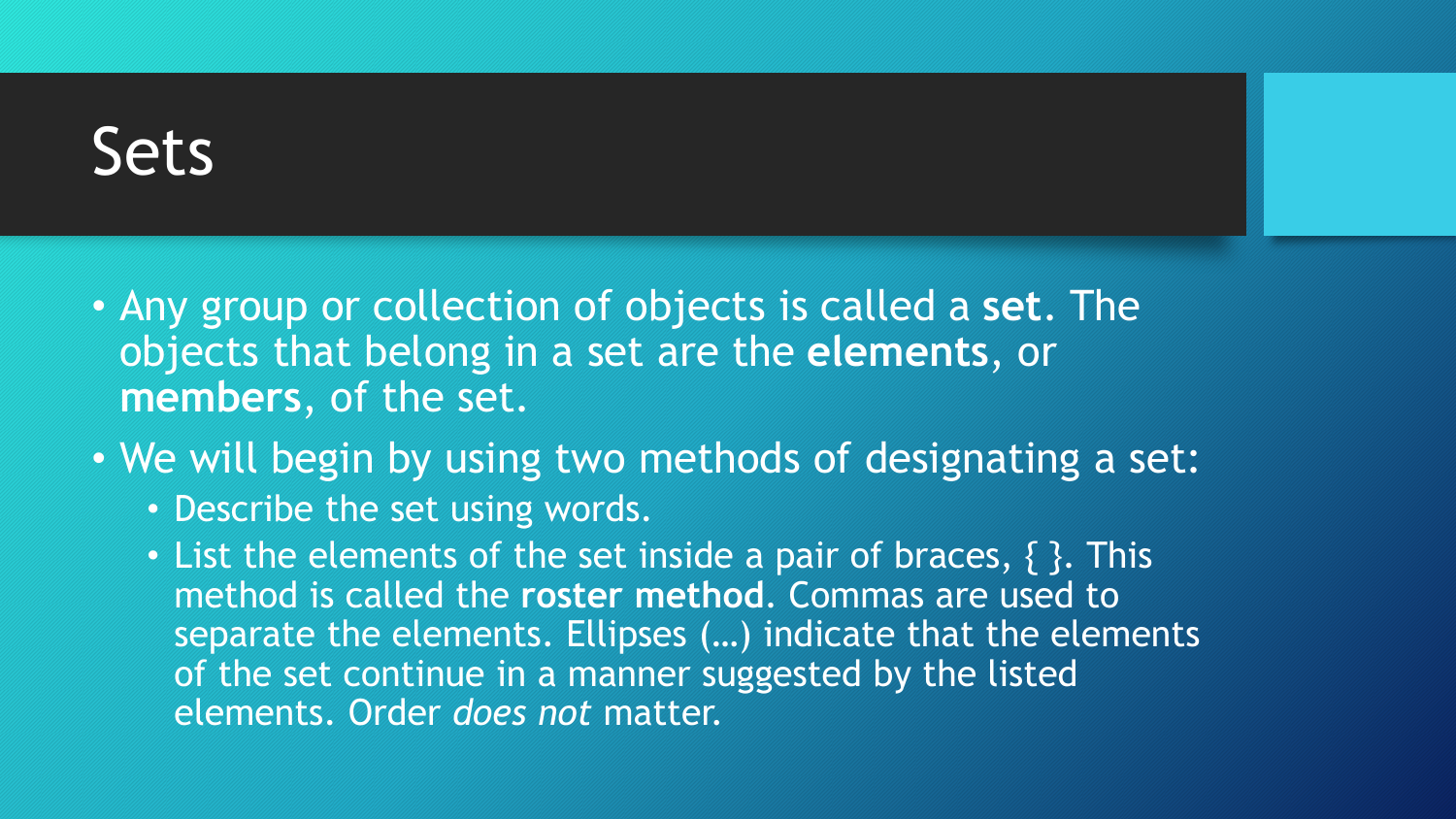#### • Some examples:

| <b>Description</b>                                              | <b>Roster Method</b>                                                |
|-----------------------------------------------------------------|---------------------------------------------------------------------|
| The set of days of the week                                     | {Sunday, Monday, Tuesday, Wednesday,<br>Thursday, Friday, Saturday} |
| The set of U.S. coin currency worth less<br>than \$0.50         | {pennies, nickels, dimes, quarters}                                 |
| The set of states in the U.S. that border<br>the Gulf of Mexico | {Florida, Alabama, Mississippi,<br>Louisiana, Texas}                |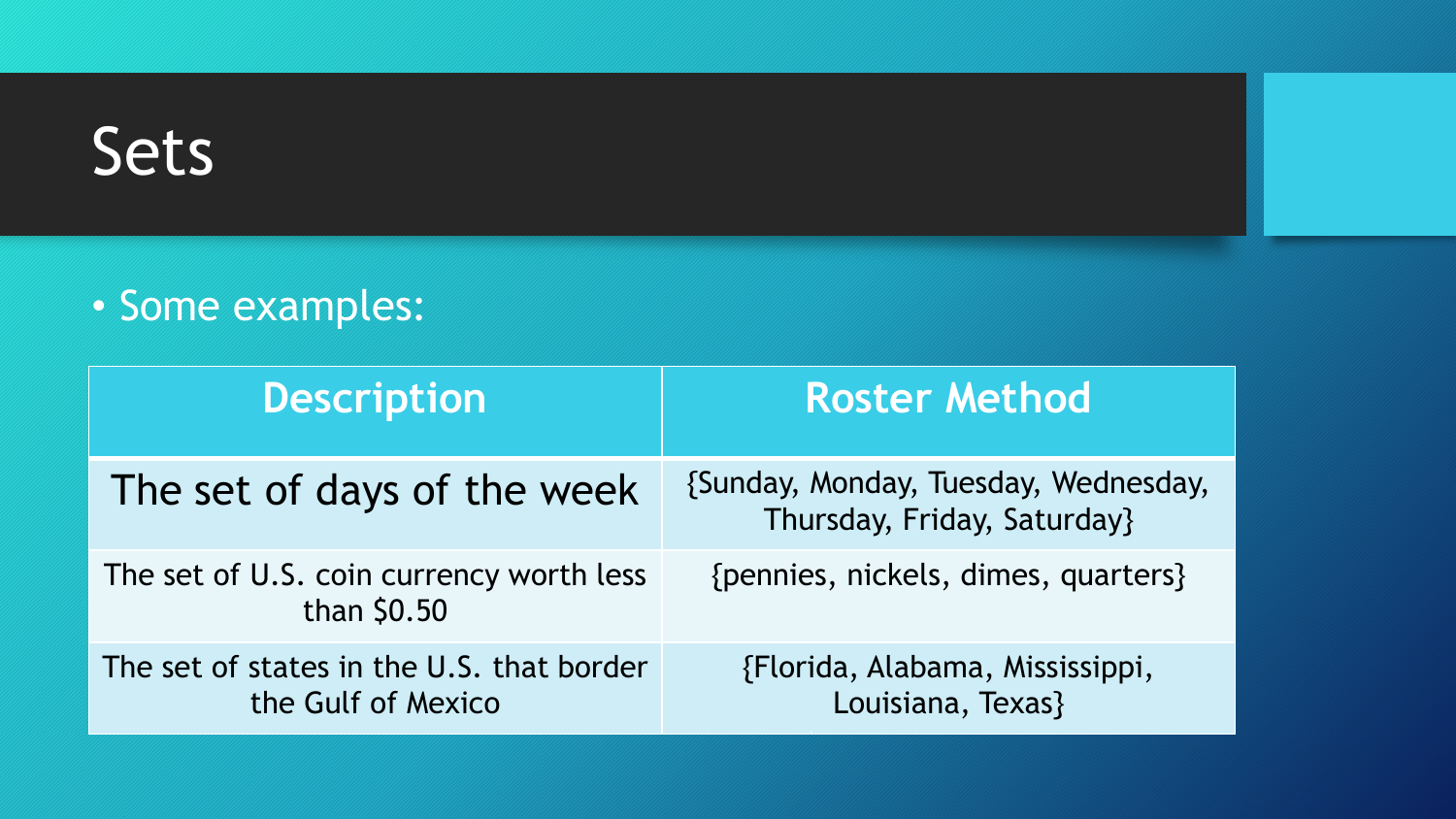#### • Complete the table:

| <b>Description</b>                      | <b>Roster Method</b>                                                                                     |
|-----------------------------------------|----------------------------------------------------------------------------------------------------------|
| The set of the months in a<br>year      | {January, February, March, April, May,<br>June, July, August, September, October,<br>November, December} |
| The set of the even counting<br>numbers | $\{2, 4, 6, 8, 10, \}$                                                                                   |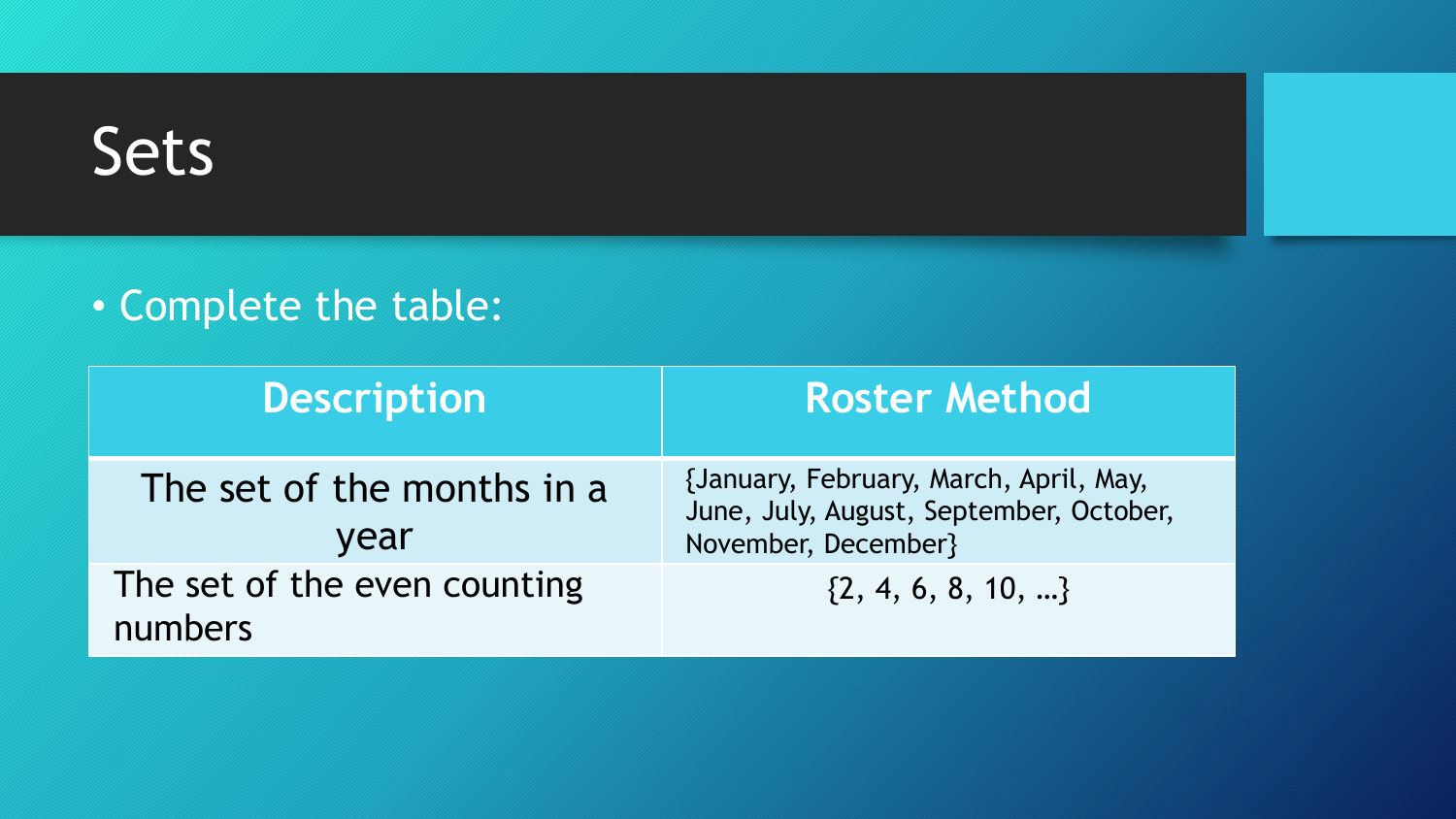#### • Basic Number Sets:

| <b>Description</b>                  | <b>Roster Method</b>                                       |
|-------------------------------------|------------------------------------------------------------|
| Natural Numbers or Counting Numbers | $N = \{1, 2, 3, 4, 5, \}$                                  |
| <b>Whole Numbers</b>                | $W = \{0, 1, 2, 3, 4, 5, \}$                               |
| Integers                            | $Z = \{, -4, -3, -2, -1, 0, 1, 2, 3, 4, \}$                |
| <b>Rational Numbers</b>             | $Q$ = the set of all terminating or repeating decimals     |
| <b>Irrational Numbers</b>           | $I =$ the set of all nonterminating, nonrepeating decimals |
| <b>Real Numbers</b>                 | $R$ = the set of all rational or irrational numbers        |